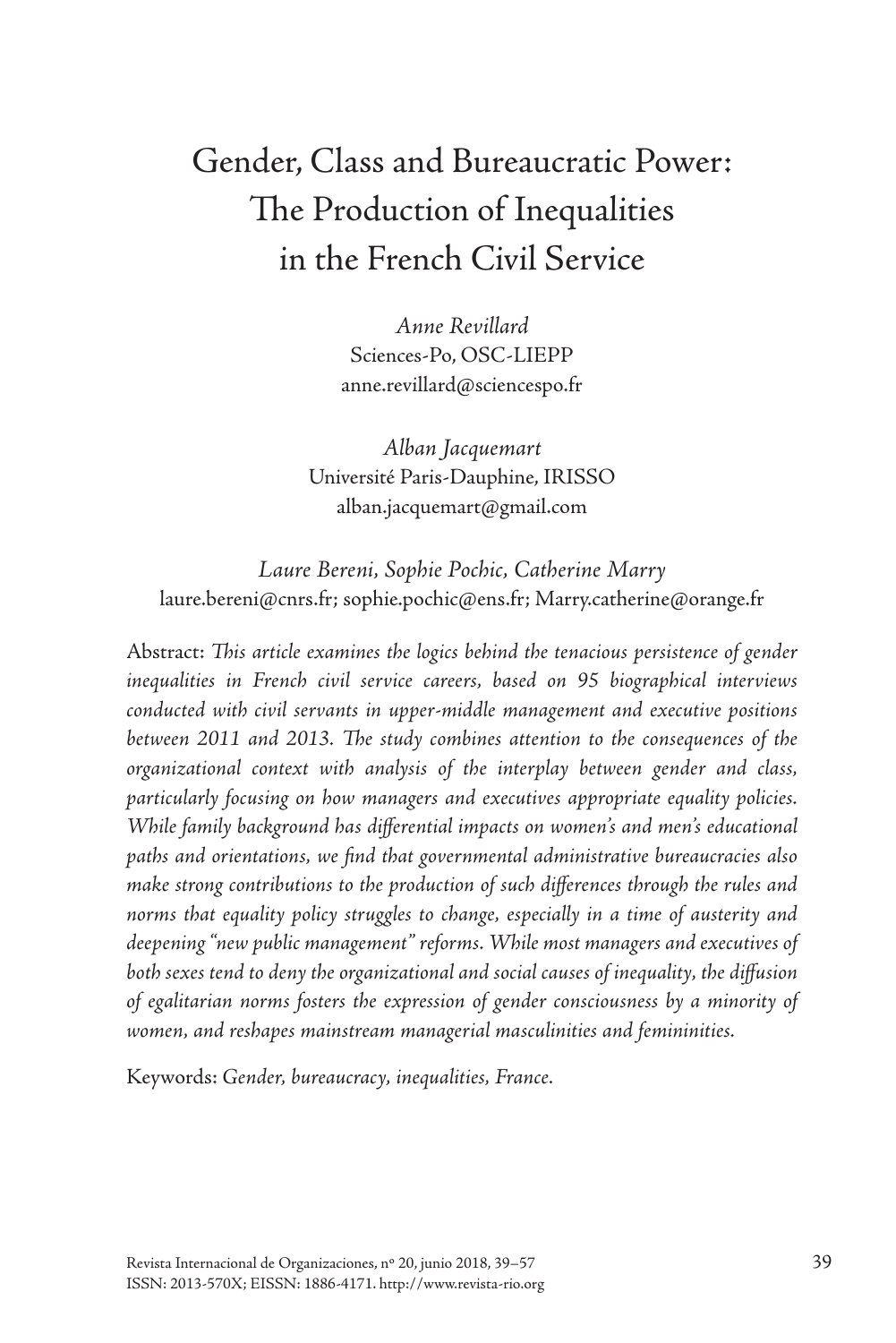Resumen: *Este artículo examina las lógicas detrás de la tenaz persistencia de las desigualdades de género en las carreras del servicio público en Francia, basado en 95 entrevistas biográficas realizadas con funcionarios en puestos de alta dirección y ejecutivos entre 2011 y 2013. El estudio combina la atención a las consecuencias del contexto organizacional con análisis de la interacción entre género y clase, centrándose especialmente en la forma en que los gerentes y los ejecutivos se apropian de las políticas de igualdad. Si bien los antecedentes familiares tienen impactos diferenciales en las trayectorias y orientaciones educativas de mujeres y hombres, encontramos que las burocracias administrativas gubernamentales también contribuyen fuertemente a la producción de tales diferencias a través de las reglas y normas que las políticas de igualdad luchan por cambiar, especialmente en tiempos de austeridad e intensificación de las reformas de la "nueva gestión pública". Si bien la mayoría de los gerentes y ejecutivos de ambos sexos tienden a negar las causas organizativas y sociales de la desigualdad, la difusión de normas igualitarias fomenta la expresión de la conciencia de género por una minoría de mujeres y reestructura las masculinidades y feminidades gerenciales.*

Palabras clave: *género, burocracia, desigualdades, Francia.*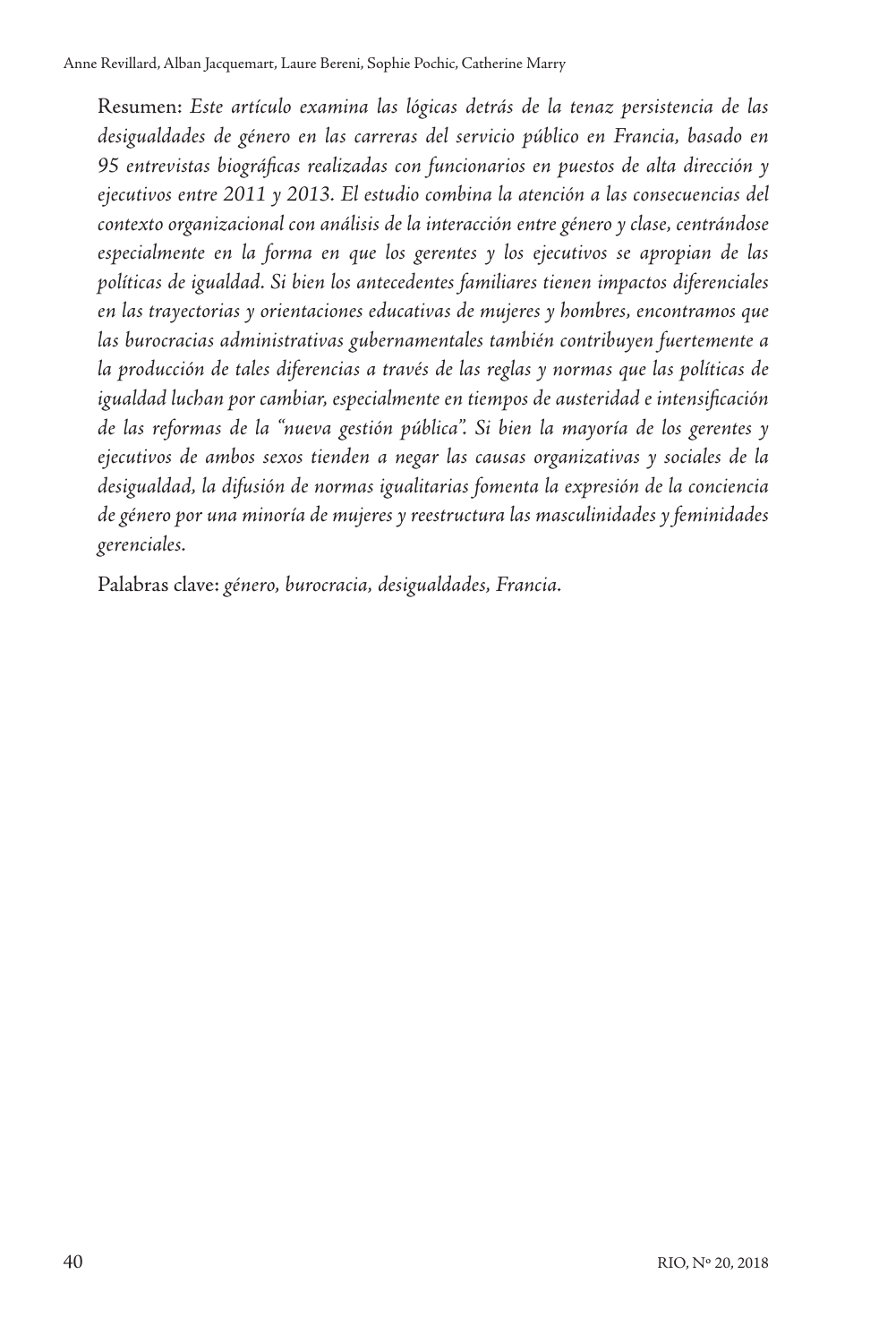## **Introduction**

The glass ceiling remains a reality in the French civil service, despite formally neutral rules for hiring and management and the attendant guarantees of government employee status that determine career paths and pay.1 Although the majority of government employees (middle management positions included) are women, they only held 30% of senior executive positions in 2014.<sup>2</sup> This article examines the logics behind this tenacious persistence of gender inequalities in careers in the French civil service. It presents the main findings of a study conducted from 2011 to 2013,<sup>3</sup> primarily consisting of 95 biographical interviews with civil servants in upper middle-management and executive positions in the Ministry for the Economy and Finance and the Ministry for Social Affairs (Marry *et alii*, 2017). The research setting was affected by the diffusion of "new public management" (managerial principles imported from the private sector) and the development of gender equality policies targetting the higher echelons of civil service. In 2012, a law instated gradual quotas to feminize higher governmental leadership positions (20% by 2014, 40% by 2017), following the example of the executive boards of large private companies.4

This study builds upon prior research exposing the social and organizational logics that foster gender inequalities. Our research began with three main orientations: 1) to be attentive to the impact of the organizational context; 2) to analyze the combined effects of gender and class in the construction of professional hierarchies; and 3) to focus on how managers and executives appropriate equality policies.

The article first reviews relevant contributions from gender, organizational, and career studies, and then presents our research methods. This is followed by our study's main findings, which shed light on the processes (re)producing the glass ceiling. For one thing, family upbringing leaves traces on educational paths and orientations that differ between women and men. But governmental administrations also contribute to the production of these differences through

<sup>1</sup> This article is a substantially updated version of a previous publication in French: Marry, Catherine, Bereni, Laure, Jacquemart, Alban, Le Mancq, Fanny, Pochic, Sophie and Revillard, Anne (2015). "Le genre des administrations. La fabrication des inégalités de carrière entre hommes et femmes dans la haute fonction publique". *Revue Française d'Administration Publique,* 153: 45-68.

<sup>2</sup> This comes from data provided by the *Direction générale de l'administration et de la fonction publique* (DGAFP; Administration and Civil Service Division), for the category "*encadrement supérieur et emplois de direction*" (upper management and executive positions). The category counts approximately 10,000 of the 2,400,000 civil servants in France.

<sup>3</sup> This research was funded by the DGAFP.

<sup>4</sup> A 2011 law imposed the phasing in of gender quotas in the composition of the executive boards of large companies.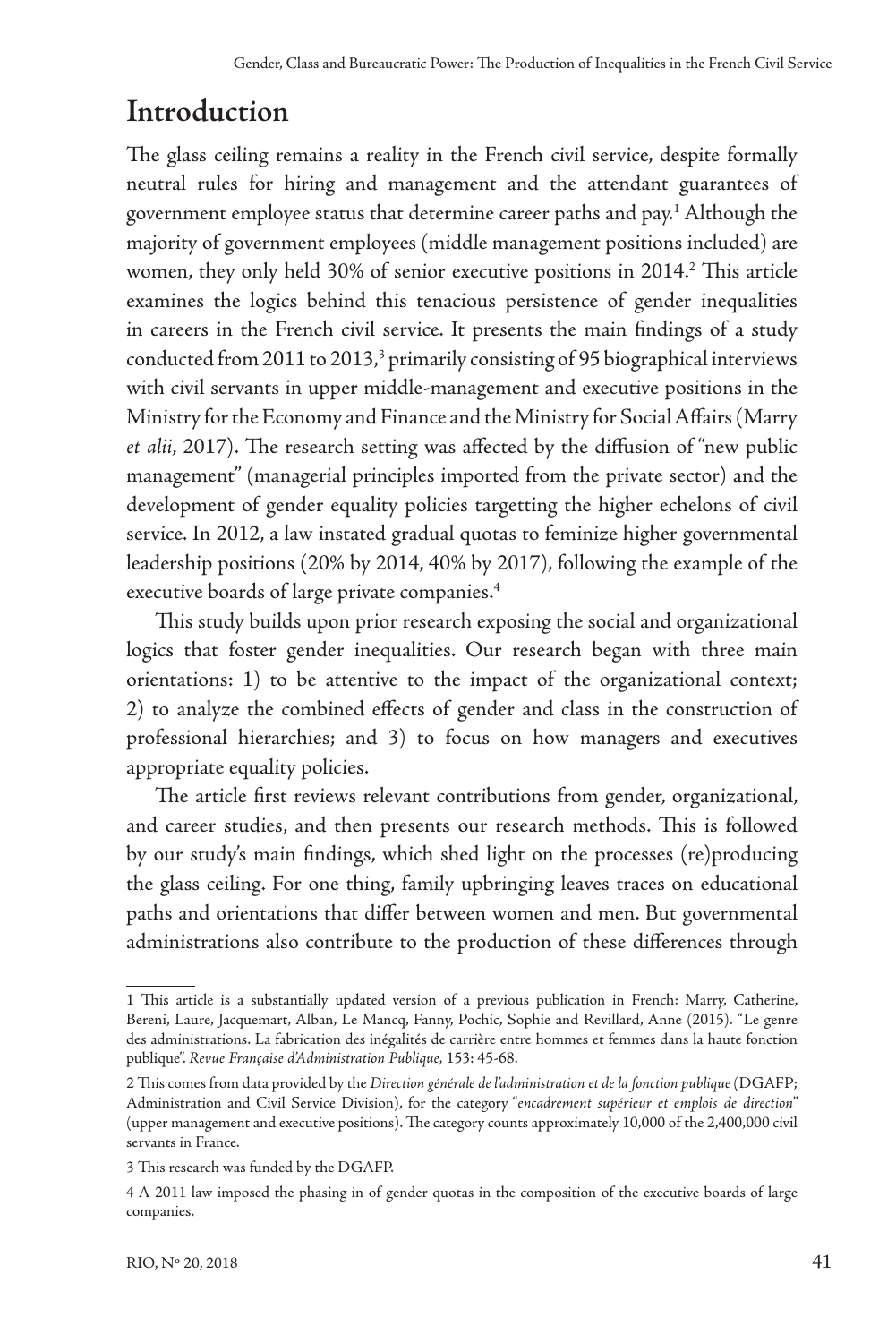the rules and norms that equality policy struggles to change, all the more so in a time of austerity. Managers and executives of both genders tend to deny the organizational and social causes of inequality. A minority of women has nevertheless begun to protest the masculine domination in the government's highest ranks, and the gender identities of women as well as men are being reshaped as the egalitarian norm gains momentum.

### **I. Gender, organizations, and careers**

A vast body of literature has developped over the past 30 years exploring the social logics behind women and men's unequal access to the most prestigious professional positions, a phenomenon often described with the metaphor of the "glass ceiling."

Interpretations of these inequalities have gradually shifted from attributing them to the presumed lesser ambitions of women due to their childhood socialization and the constraints of their "double lives" (an interpretation referred to as self-censorship) and toward the advantages that men enjoy at every step of their lives. From early childhood to the schoolyard and classroom and on to the variety of jobs they are offered, men learn self-confidence more readily than women, along with how to take risks, compete with rivals, develop friendships and bonds with male colleagues likely to offer them better jobs, and most of all, devote themselves to their work and career without counting the hours. Unlike men, very few women, regardless of how impressive they may be, can benefit from the unconditional support of a stay-at-home spouse or one only working part time, thus freeing them from the contingencies of domestic life and ensuring them voluntary support for pursuing their occupation (Gadéa & Marry, 2000; Wajcman, 1998). Consequently, only women with resources that are as extraordinary for women as they are for men are able to break the glass ceiling: flawless academic performance, an egalitarian upbringing, and the support of their immediate family and spouse (Pigeyre, 2001; Marry, 2004).

Exploring labor organizational and management policies, other research has revealed deeply rooted "gender biases" within administrations and businesses that hamper women's access to the highest positions. They expose the influence of organizational norms and practices on gendered career inequalities (Kanter, 1977; Laufer, 1982; Wajcman, 1998; Fortino, 1999; Laufer, 2004). Based on such work, Joan Acker (2009) suggested using the term "inequality regimes" to describe the range of organizational processes that produce hierarchies and inequalities (both gendered and ethno-racial) in all human resource management activities: hiring, promotion, job classification systems, wage setting, supervisory practices.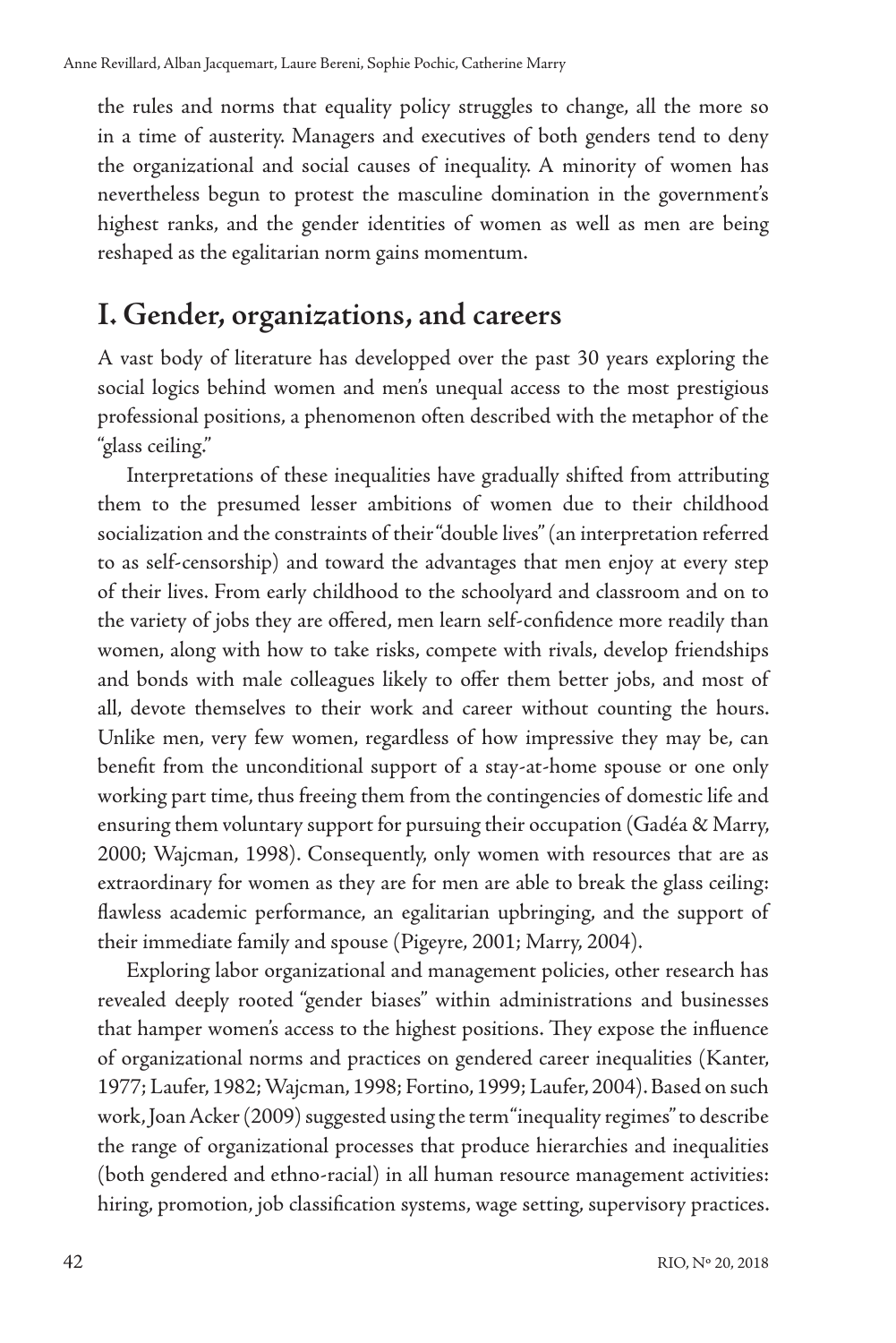Gender biases are partly embedded in formal career management principles, which seem neutral but are actually based on a male referent, including strict age criteria for promotional eligibility, expectations of repeated geographical relocations, work experience in operations, ability to work long and flexible hours, and greater esteem for certain male-dominated scientific degrees. But gender biases are also ingrained in informal norms and procedures for selecting or excluding mid-level managers from executive positions (influence of networks of cooptation, possessing "good" leadership qualities such as being completely available, charismatic, authoritarian, competitive). This work highlights the dynamic and processual qualities of the selection and socialization experiences that make the highest positions a possibility. They furthermore change according to the organizational context, and are affected by restructuring processes, a variability not captured by the static metaphor of the glass ceiling (Pochic & Guillaume, 2009; Halford *et alii*, 1997).

A few studies have specifically addressed gender inequalities in the French civil service, emphasizing the similarities and differences between the public and private sectors (Milewski, 2004; Le Douarin & Doniol-Shaw, 2008; Alber, 2013). At first view, the bureaucratic and meritocratic rules governing hiring, pay, and promotion usually make the civil service seem more egalitarian and propitious for women's careers. Historical research has nonetheless demonstrated that this principle of equality is relatively recent, and that numerous legal obstacles excluded women from the highest civil service positions until the mid-twentieth century (Rennes, 2007). Women had relatively early access to positions of responsibility in some governmental administrations, but only in very limited fields and for tasks supposedly suited to their sex. For instance, women began to be present in state social services in the late nineteenth century (Schweitzer, 2010). The École Nationale d'Administration (ENA, National School of Administration), which selects its students through a highly competitive entrance examination and paves their way to the most prestigious civil service positions, has been co-ed since it was founded in 1945. Women were long a small minority of the student body, however, and still only comprise about a third of the entering classes of 2000 through 2010. But despite affirmations of the principle of gender equality and the implementation of policies intended to make it a reality, the civil service still falls short in offering women the same professional opportunities as men (Alber, 2013).

The mechanisms contributing to gender inequality in careers have moreover been affected by the spread of "new public management," which began in the early 2000s (Bezes, 2012). Civil service "human resource management" is being individualized, modeled after private-sector practices, at a time of budgetary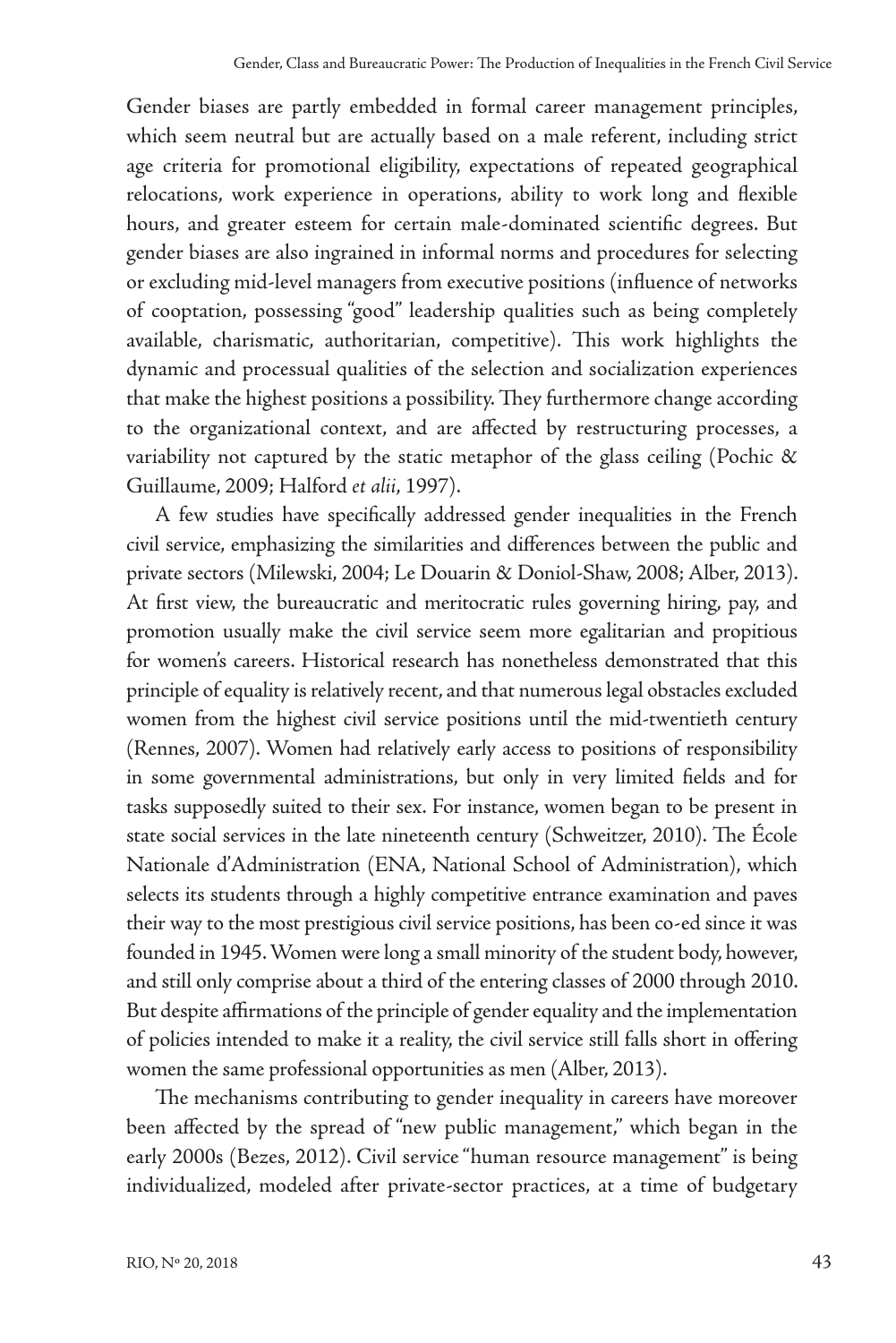austerity and gradual reduction of the number of government employees. At the same time, equal employment policies have developed in continuity with recently adopted political parity laws requiring and motivating political parties to run an equal number of men and women in most elections (Bereni & Revillard, 2007). Research on the implementation of these policies has underscored organizations' ability to adapt to these legal constraints while still maintaining inequality by establishing symbolic structures that are dissociated from organizational routine (Meyer & Rowan, 1977; Cockburn, 1991; Edelman, 2016). These policies moreover tend only to benefit a small elite of women and only marginally destabilize career model-types ( Jacquemart *et alii*, 2016). Some governmental administrations even developed early policies for feminizing their organizational charts "from above," as happened with police commissioners, in order to burnish the reputation of a much-criticized institution (Pruvost, 2007).

## **II. Methods**

To follow up on such work, we focused on the mechanisms producing and maintaining the glass ceiling by considering the social trajectories of high-ranking managers and senior executives, the professional norms and operating rules in the studied administrations, and women's strategies to conform.

The study primarily consists of biographical interviews with women and men holding upper management and executive positions in state services, working either in a central, national-level office in Paris or a local-level branch elsewhere in France. A total of 95 interviews were conducted between August 2011 and August 2012, two thirds with women and one third with men. Interviews lasted from one to three hours, and were recorded and fully transcribed.

Research participants' profiles reflect the range of hierarchical levels, ages, generations, degrees, social backgrounds, and family configurations found among the category of civil servants being studied. We interviewed senior executives, but also people holding higher management-level positions; this is generally the pool from which future executives are chosen, and indeed many of those interviewed aspired to senior executive positions later in their careers. We took care to interview people with different career paths. Passing the entrance examination to the highly selective and prestigious ENA is the fast track for reaching powerful positions, offering a protected and speedy path upward, but some high-ranking officials took another path, entering the civil service through a lower-level management examination and then successfully navigating a string of civil service exams over their careers to gradually climb the ranks to greater responsibilities. This is why only one third of our sample consists of ENA graduates (see Career Types box).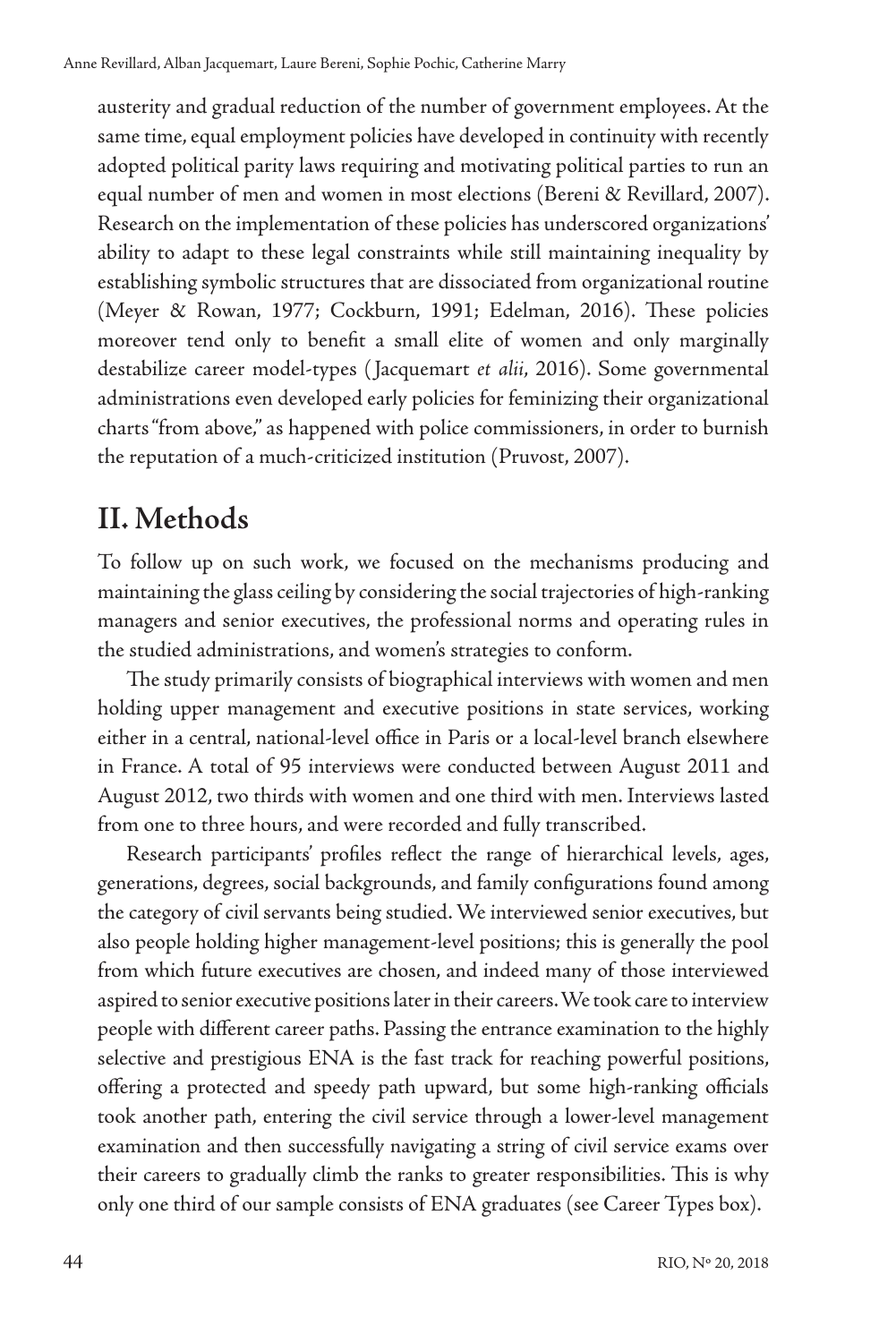We met our interviewees in two government ministries, the Ministry for the Economy and Finance and the Ministry for Social Affairs. The former is associated with sovereign functions evoking professional traits commonly understood as masculine and prestigious (such as authority, rigorousness, technical skill) and its top echelons only began to feminize recently, and to a limited extent. The latter, to the contrary, intervenes in domains seen as feminine and less prestigious (such as the family, care, poverty, and disability), and its top ranks are more feminized. The aim was thus to study mechanisms producing the glass ceiling in ministerial administrations associated with either masculine or feminine symbolic connotations.

The study also included the analysis of institutional documents acquired from various interviewees: reports on equality, gendered statistics, organizational charts, policy documents concerning diversity and equal employment, and internal communications in many forms. This documentation helped us to contextualize careers in specific organizational settings, and to analyze the unfolding of equality programs.

#### *Career types in the Ministries for the Economy and for Social Affairs*

We identified four major career types giving faster or slower access to high-ranking managerial and executive positions in the studied ministerial organizations.

The first type goes through ENA, by either so-called "external" examination (in the continuity of their studies at age 22-24) or "internal" examination (around age 30, for candidates already working in the civil service). This path, especially the external variant, is the fastest and surest to reaching one of the prestigious corps (notably that of Civil Administrators).

The second type joins the Civil Administrator corps by taking the "outside path" (tour extérieur, or TourEx for short). It allows civil servants in middlemanagement positions (particularly that of Principal Officer) to join this corps mid-career, around age 40, and to thus avoid hitting a career ceiling.

The third type, which we call "in-house career," consists of internal promotions within some specific ministries. It offers great careers to a small number of civil servants who entered through mid-level ministry-specific civil service examinations. This internal professional ascension within one organization is nonetheless a long process and in the best of cases only makes it possible to reach an executive position in the latter part of the career —and only in the decentralized services of the concerned ministry.

The fourth type includes a rather diverse category of civil servants that had passed other A-Category civil service exams or were hired on contract for their expertise in a given area. This is the least likely path to reaching an executive position.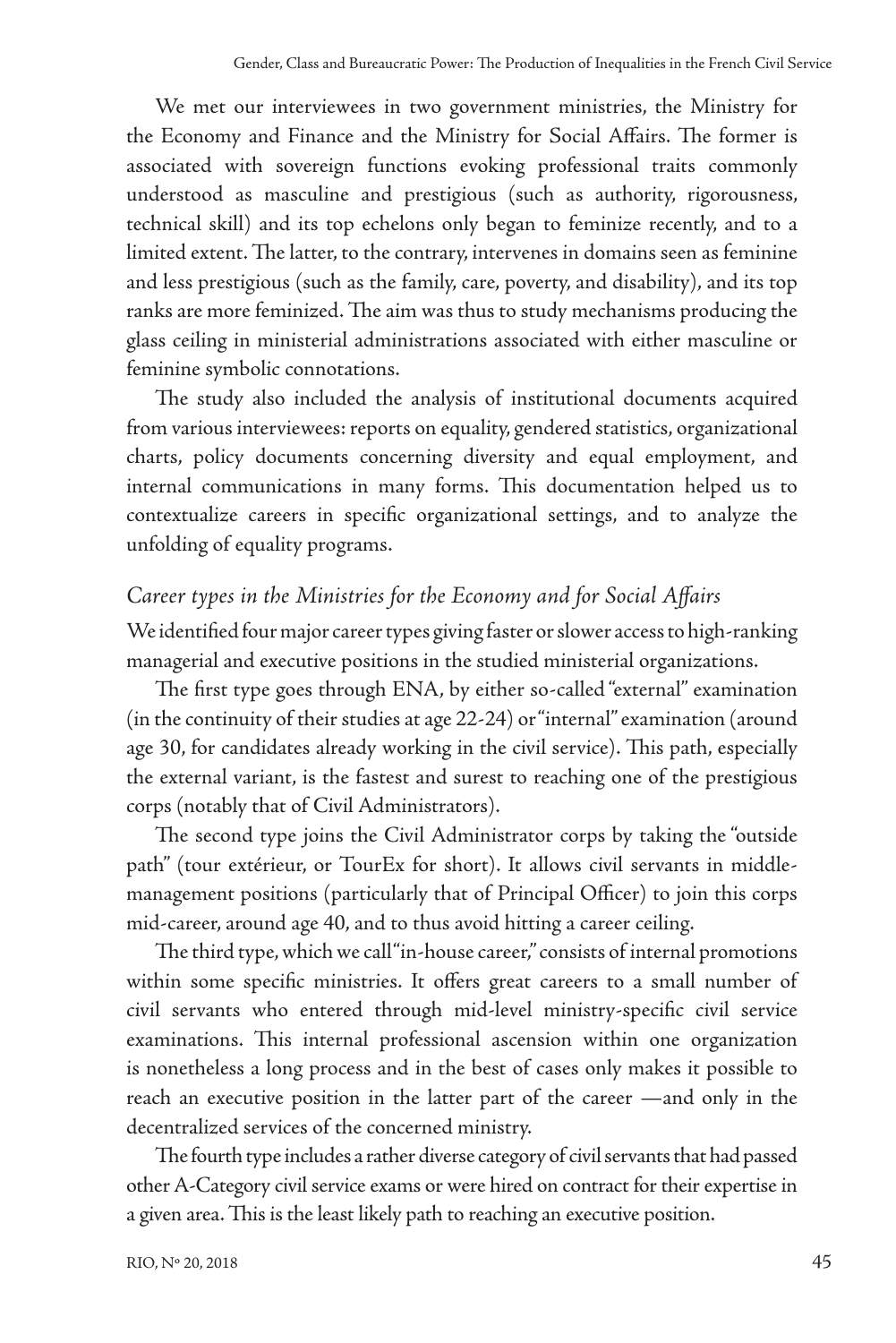## **III. Results**

The study's most prominent results concern the effects of gender and class socialization prior to embarcking on a career (1), gender bias in work and career norms (2), the very unequal weight of the work-family "balance" (3), and the widely shared belief that the civil service discriminates less against women than the private sector (4).

#### **1. Before careers start: the mark of class and gender**

The gendered hierarchy of governmental administrations partly derives from mechanisms of socialization at work well before the career, starting with early education. Indeed, French civil service careers are largely determined by competitive examinations to enter the ranks, with a key division between those who attend ENA and those who do not. The careers of those who passed the ENA exam, particularly the "external" exam taken in one's early 20s, benefit from considerable guarantees in terms of career advancement. Those who did not attend ENA but still aspire to high managerial and executive positions must follow long, obstacle-filled paths their whole career, and very few will succeed.

Passing the ENA examination is highly correlated to social class and gender Studies of the social recruitment of students for the grandes écoles (the highly selective and thus prestigious public institutions for higher learning, such as ENA) and members of the great administrative corps highlight the overrepresentation of children from the upper social classes (Bourdieu, 1998; Euriat & Thélot, 1995; Ferrand *et alii* 1999; Eymeri, 2001). Although an interviewee's use of the term "Hindu castes" may seem excessive for describing the airtight social hierarchy of career tracks, they do indeed correlate with class background. Only 10% of the ENA graduates (commonly known as énarques) in our sample come from working-class families, while this is the background of nearly a third of those rising through TourEx and nearly half of those advancing "in-house" (see box). Most internal or external ENA graduates, who are more likely to reach executive positions and to do so more rapidly, come from upperclass backgrounds with parents working in the public or private sector. Lastly, for all paths (but especially the "in-house" route), coming from a civil-service family gives a meaningful advantage (Singly & Thélot, 1988). Our study thus confirms that class background is still influential on educational and professional futures.

Gender also plays a critical role. First of all, despite a better average academic performance, even today women are less likely to attend the elite grandes écoles that offer privileged access to positions of power in France. While women's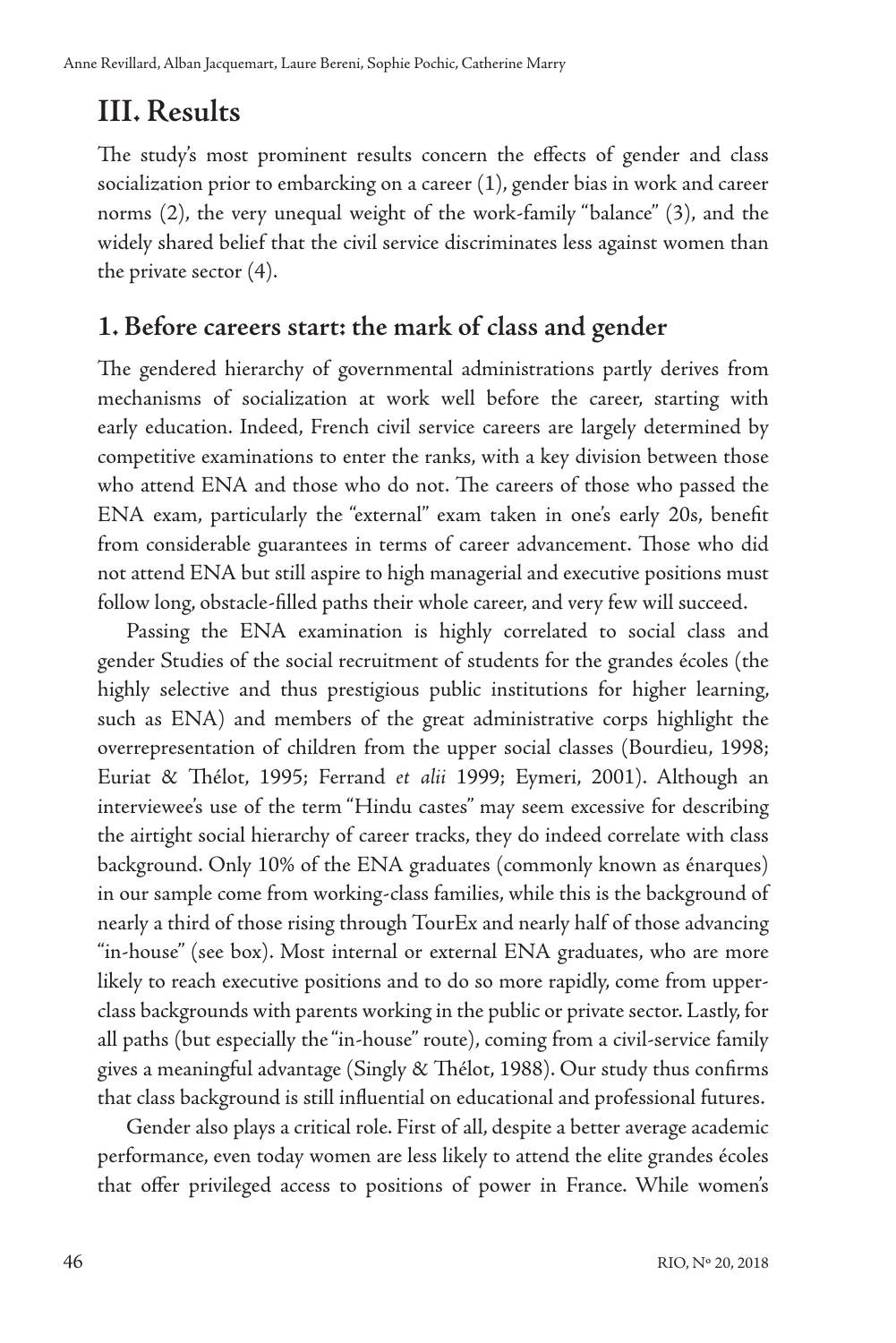enrolment rate at ENA has been one in three students since the early 2000s, it has not kept pace with enrolment in the Instituts d'Etudes Politiques (IEP, Institute of Political Studies), which are selective universities specialized in political and administrative sciences and the usual source of ENA applicants. Indeed, ENA's entrance examination is still unfavorable to women: on average, between 1999 and 2012, women were 42% of ENA applicants, but only 32% of those passing the exam (Siwek-Pouydesseau, 2013). Gender inequalities in careers are thus partly determined at the earliest entry phase of the career, the initial entrance examination.

Furthermore, women making it into a grande école do not have the same social profile as their male peers. There is an over-selection of women from high social strata, a phenomenon that was even more striking among the first pioneering generations of women integrating higher professions (Boigeol, 1996; Marry, 2004; Rouban, 2013). Our study confirms that this is still the case: 52% of female ENA graduates in our sample come from an upper-class family, in contrast with 12.5% of their male peers.

In addition to particularly high class backgrounds, young women who get into grandes écoles have often enjoyed a rather egalitarian upbringing in terms of gender. Families of all social milieus still generally have higher professional and social expectations for boys than for girls and encourage or even pressure boys to pursue selective academic options more than they do girls. Our interviewees' families are no exception, but some of our female interviewees were raised in egalitarian or feminist families, and were encouraged as much as their brothers (or for lack of boys in the family) to take their chances in committing to the most selective academic tracks. For those from the working classes, such an upbringing gave them the ambition and courage to pass internal examinations throughout their long careers. Women's accounts often mention their mothers' support, in some cases passing on their own frustrated academic and career ambitions. Some young women see a career in government administration as an especially appealing alternative to teaching, which is widely thought to be "so good for women" in the working and middle classes.

Academic excellence (which is heavily reliant on class background), a genderegalitarian upbringing, and a desire to escape teaching thus work in favor of women's access to the elite grandes écoles and successful passage of the most prestigious entrance examinations, especially ENA's. Such success protects this handful of women from everyday discrimination and offers them much wider career prospects, as this female ENA graduate stressed: "I think that, for a woman […], having attended ENA is extremely protective, because in our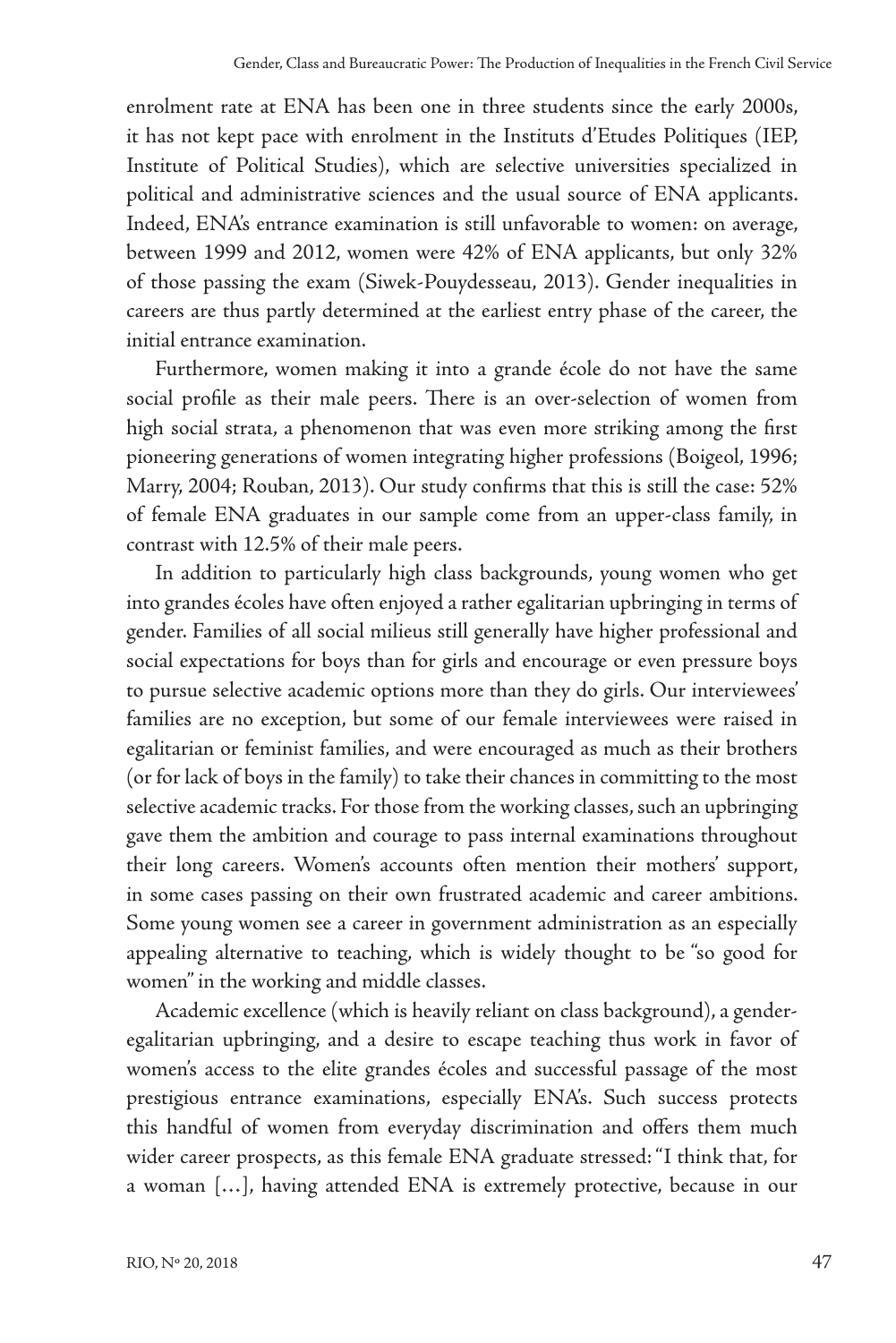society of castes and degrees, the legitimacy of having gone to ENA […] is more important than the gender deficit in the world of the civil service." The added value of this degree contributes to their self-confidence, and indeed not a single ENA graduate in our study reported having refused a bureau chief position because they felt a lack of legitimacy or availability, although women on other career tracks are more prone to hesitation.

Attending ENA is not necessarily enough to offer women the same careers as men, however, as their choices of first postings attest. Women tend to choose ministries in charge of social issues, claiming a vocation for the relevant policy area regardless of the lesser prestige of social matters, thus resulting in lowered career prospects. This comes from the differential socialization of girls and boys, leading women to have a stronger taste for social issues, to the point that some female ENA graduates choose social ministries even when their ranking gives them access to a more prestigious one. We have never heard a comparable reference to a "vocation" for economic and financial affairs, and neither have we met men who would have chosen a socially oriented ministry if their ranking had allowed a more prestigious posting.

#### **2. Work and career norms that still disfavor women**

Although gender inequalities in careers start with the first civil service examination , they are exacerbated by hiring and promotion norms.

These inequalities are first of all manifest in a gendered division of labor within organizations. A range of orientation and assignment procedures usually assigns women to positions of expertise, which are much less valued than managerial positions, with decisive consequences for career advancement (Savage & Witz, 1992).

Requirements that employees be available for long workdays or accept repeated transfers around the country also weigh heavily against women. The positions we studied demand long working hours. Our interviewees arrive at work between 8:30 and 9:30 in the morning and often leave between 7:30 and 8:30 at night, or even later for some in positions of great responsibility. One of the divisions we studied in the Ministry for the Economy and Finance is particularly demanding. Ministerial cabinets' demands on administration staff contribute significantly to the irregularity of working hours. Because of the unequal division of domestic labor, balancing this workload with personnal life is much more challenging for women, particularly those with children, than it is for men regardless of their parental status. As a result, women (and a few men) may turn down executive and cabinet positions partly in anticipation of such excessive hourly demands.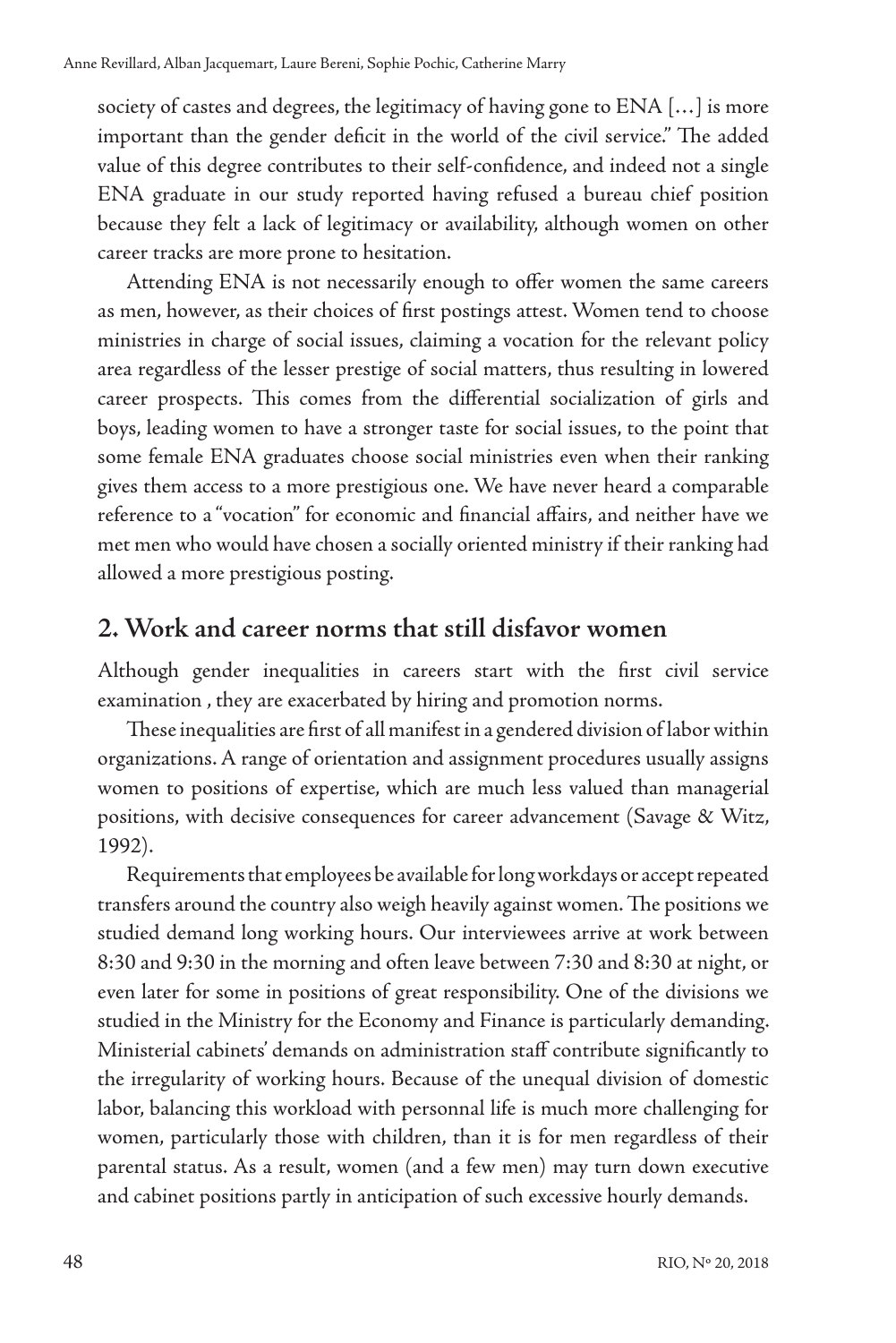Perceptions of a position's workload and demands also vary with the individual's initial socialization and the kind of schooling they had: growing up in an upper-class intellectual family and taking an academic path requiring supplementary study in programs preparing them for selective entrance exams leading them to an IEP (or the Ecole Normale Supérieur, ENS) provides some ease from the demands of government work as well as some critical distance from its norms. The reverse tends to be true for those from working-class backgrounds and/or those who came to government work via a lower-level civil service exam, conditions that favor extreme conformity to norms and multiply the likelihood (for women in particular) of feeling illegitimate or incompetent for a position thought to be particularly demanding. We cite, for instance, the case of a woman who became a civil servant through a low-level civil service exam and was later offered a promotion at a time when she was having family problems (as an only child she had to care for her parents, who had become dependent). She turned down the position, thinking that she did not "know how to do it": "it's impossible for me, in these conditions, I think, to commit to a new [higher-level] position, [it's] much wider territory, different ways of working, [...] I think that I don't know how to do it" (woman, about 60).

Likewise, the geographical mobility required of certain careers is a very strong hindrance to women (Guillaume, Pochic, 2009; Cartier & Join-Lambert, 2011). Civil servants who went through ENA can attain executive positions in the central administration without ever having to leave greater Paris, but management-level workers in decentralized services elsewhere in France cannot climb the ranks of their corps to its executive level without going through multiple onerous relocations to different parts of the country. Men are more likely to subject themselves to this norm, and are often followed by their wives, who sometimes sacrifice their careers to do so. Women, however, accumulate obstacles that commonly divert them from this path: the reticence of partners (often management-level themselves, in the private or public sector), weakened family networks (precious support for childcare), and guilt and social reprobation for mothers choosing "geographical celibacy." Women's mobility is still subject to many conditions not experienced by men, starting with the priority given to their spouses' careers, as we can see in this interviewee's case: "If he ever has any problems or anything in his career, we might be able to think about moving, it'll depend on him. But for now, today, he's not mobile" (woman in her forties).

Careers in governmental administration also heavily rely on relations of cooptation rooted in interpersonal connections, since informational and support networks, reputation, and confidence are all built in a closed professional universe.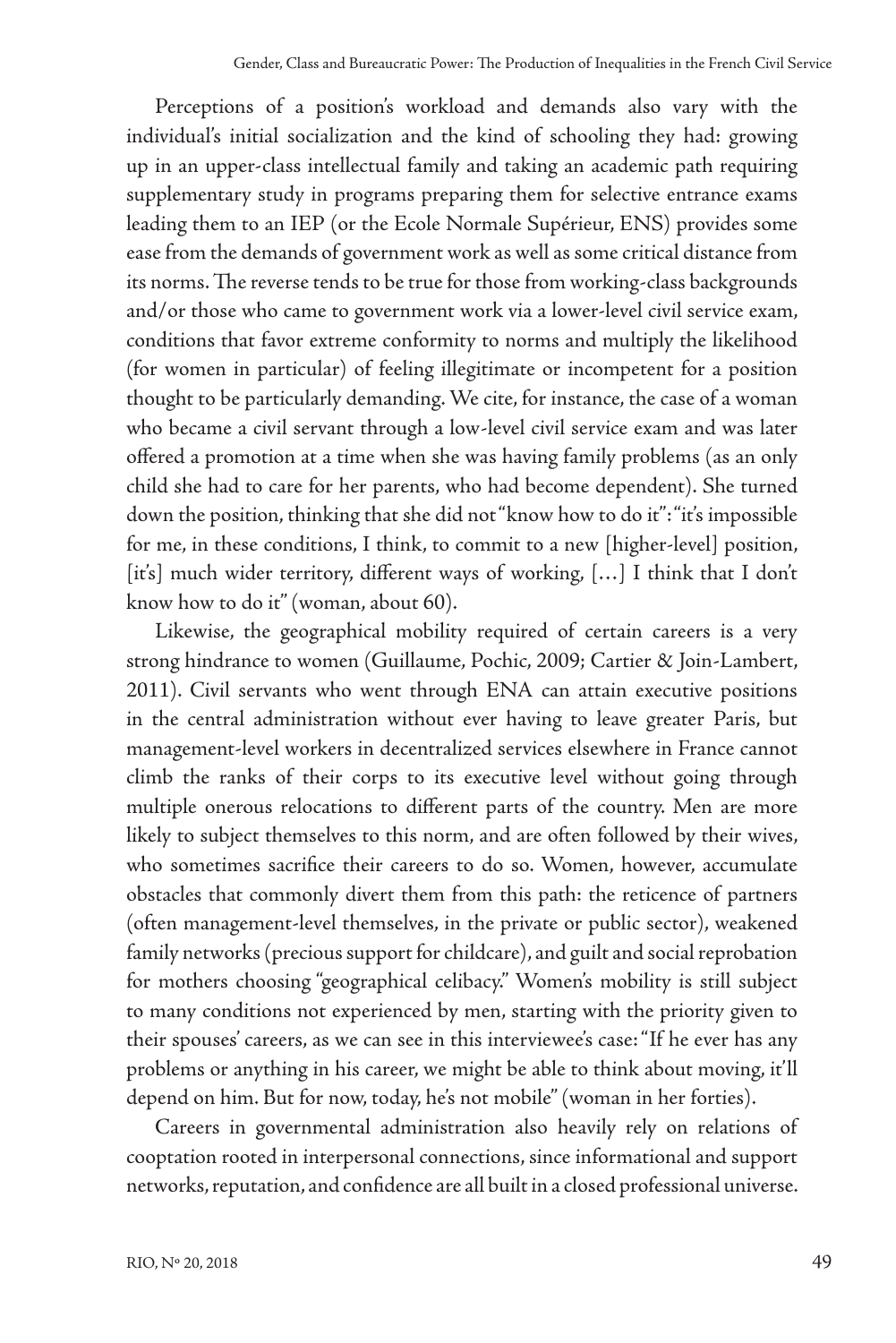But behind these relations of cooptation, recommendation, and personal support are gender biases (Fortino, 1999; Guillaume & Pochic, 2009). These networks are generally built after working hours and based in male sociability. One manageriallevel interviewee pointedly indicated that her division has "a complicity, which we are excluded from as women. They go out at night, they go for drinks at the bar next door… Me, when I leave at night, I go home. They do stuff together, they play soccer - my god, the soccer! They made a soccer team." The fact that cooptation passes through peer recommendations to ranking superiors will continue to favor men, so long as the higher ranks are held primarily by men. This system is exacerbated for reaching ministerial cabinet positions, a decisive step for the most illustrious careers.

The study suggests that the austerity policies and reorganization that hit the French civil service since the late 2000s, following the example of corporate restructuring and downsizing (Pochic & Guillaume, 2009), are propitious to reproducing class and gender inequalities. Because these reforms led to the regrouping of services and a reduction in the number of hierarchical echelons, they increase competition for access to higher positions. This has a particularly strong impact on mid-level managers not having attended ENA. In the past they could aspire to a rising career within their ministry (TourEx and "inhouse" in the box above), but today their career perspectives have been reduced under heightened competition. This shrinking of the structure of opportunities for ascension is especially threatening for women not having attended ENA. Reduced opportunities for promotion are rarely interpreted as a "women's problem," however, because many divisions now have as many women as men (if not more). They also think that their male colleagues might be in the same situation, since they, too, are faced with negotiating their careers with their wives or partners, when both are professionally active.

#### **3. "Reconciling" work and family, with unequal results**

Many of the civil servants (both men and women) we interviewed have two or three children, and have pursued their careers without interruption since they first began. Our study sheds light on the unequal consequences of work/family interactions at two temporal scales – the connection between birth timing and career, and the everyday weight of this reconciliation.

There is first of all an observable difference in how professional calendars and birth calendars interact for women and men. Men do not plan parenthood according to their professional careers, and the arrival of children has no obvious effect on their careers or choice of position. They may thus have children while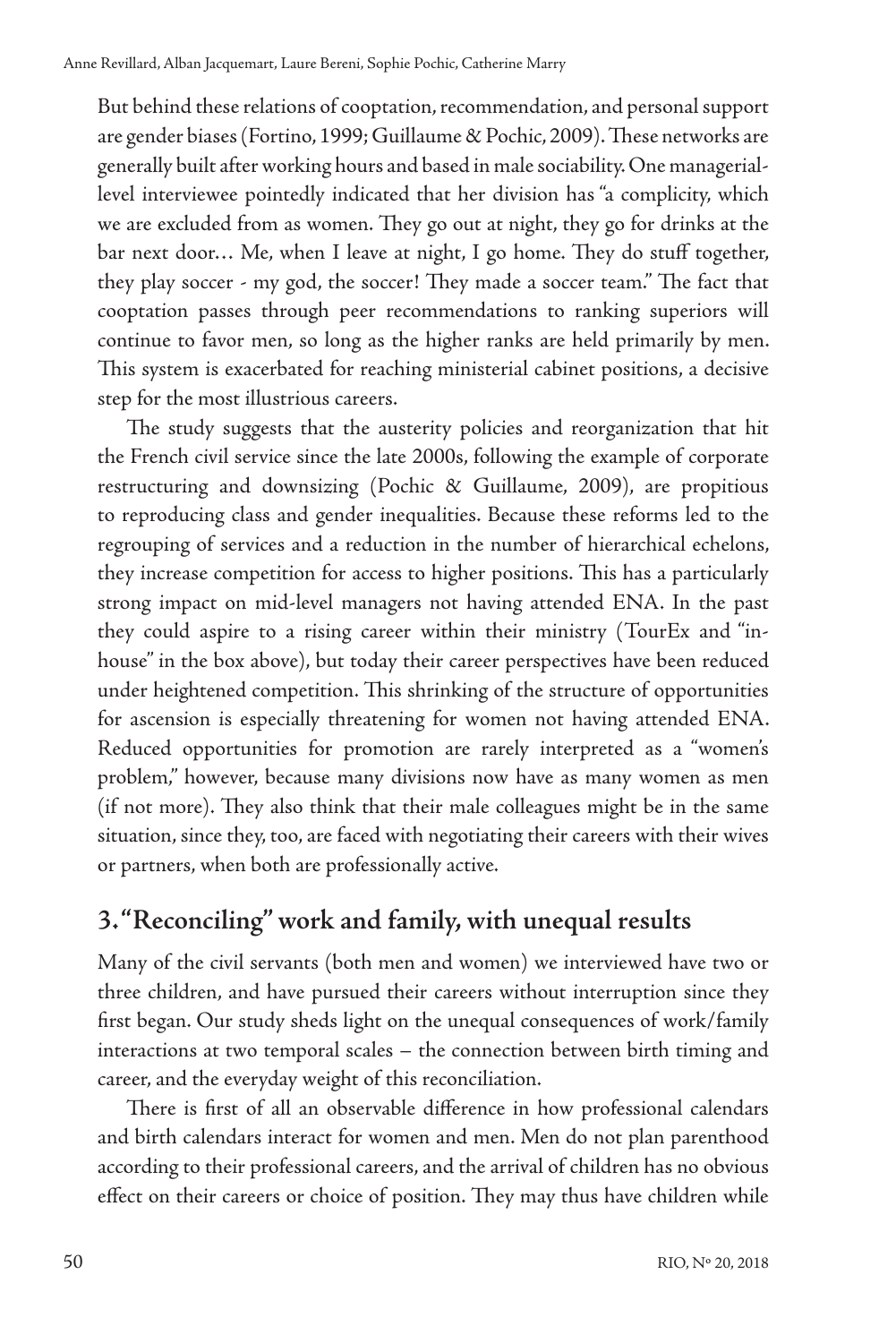they are still in school or posted abroad, far from their partners, or when then are taking a civil service exam preparation course several hours from home, as in the following case: "I'd spend about eight hours a day in the train every day [to get to the preparatory class] but it was a commitment: I said, we'd just had our first child, she absolutely wanted me at home, but I absolutely wanted to get into management" (man, around forty). Inversely, women with or hoping to have children (nearly all in our sample) revealed a close connection between planning pregnancy and their professional calendars. It is all but impossible to have a child while still in school (Bajos & Ferrand, 2006), so the best time has to be found later. One strategy is to avoid having "more than one child during a given posting" (as one interviewee phrased it) so as not to overly disrupt their working patterns and compromise their chances of promotion, and sometimes women may time pregnancies between successive postings. Women thus start "balancing" before even having children in an effort to minimize possible consequences on their careers, while births have no observable effect on the professional activity of fathers.

From this perspective, our interviewees' accounts of maternity leave shed light on the injunctions weighing on women to reconcile their careers and family life, confirming that having a legally recognized right does not ensure its effectiveness (Bui-Xuan, 2011). The legally mandated maternity leave in France may be 16 weeks (or 26 weeks with the third and subsequent children), but interviewees describe a more complex picture: starting maternity leave later than was medically advised, resuming work by telecommuting while still formally on leave, having no maternity replacement, or being marginalized upon returning to work. The following quote is thus an example of how one woman's desire to respond to her superiors' expectations and fear of "floundering" when she went back led her to give up the effective benefits of her right to leave: "[I went on leave] shortly before giving birth, and even after, out of the office, I was on my phone, computer […] Colleagues could call me when they wanted […] I knew it was more practical for my superior […] and for me that way. It also let me tell myself that I was sure to be able to get immediately back in gear and not flounder when I returned" (woman in her 30s). Another interviewee eloquently presented her strategy for changing positions at the time of each pregnancy as a way to not have to "pay for" her maternity leave. So many challenges not faced by men, from whom we heard no direct account of full or part-time paternity leave with troubling professional consequences.

The unequal effects of reconciliation also have an impact on everyday life. The extensive delegation of daily childcare for preschool-aged children to daycare,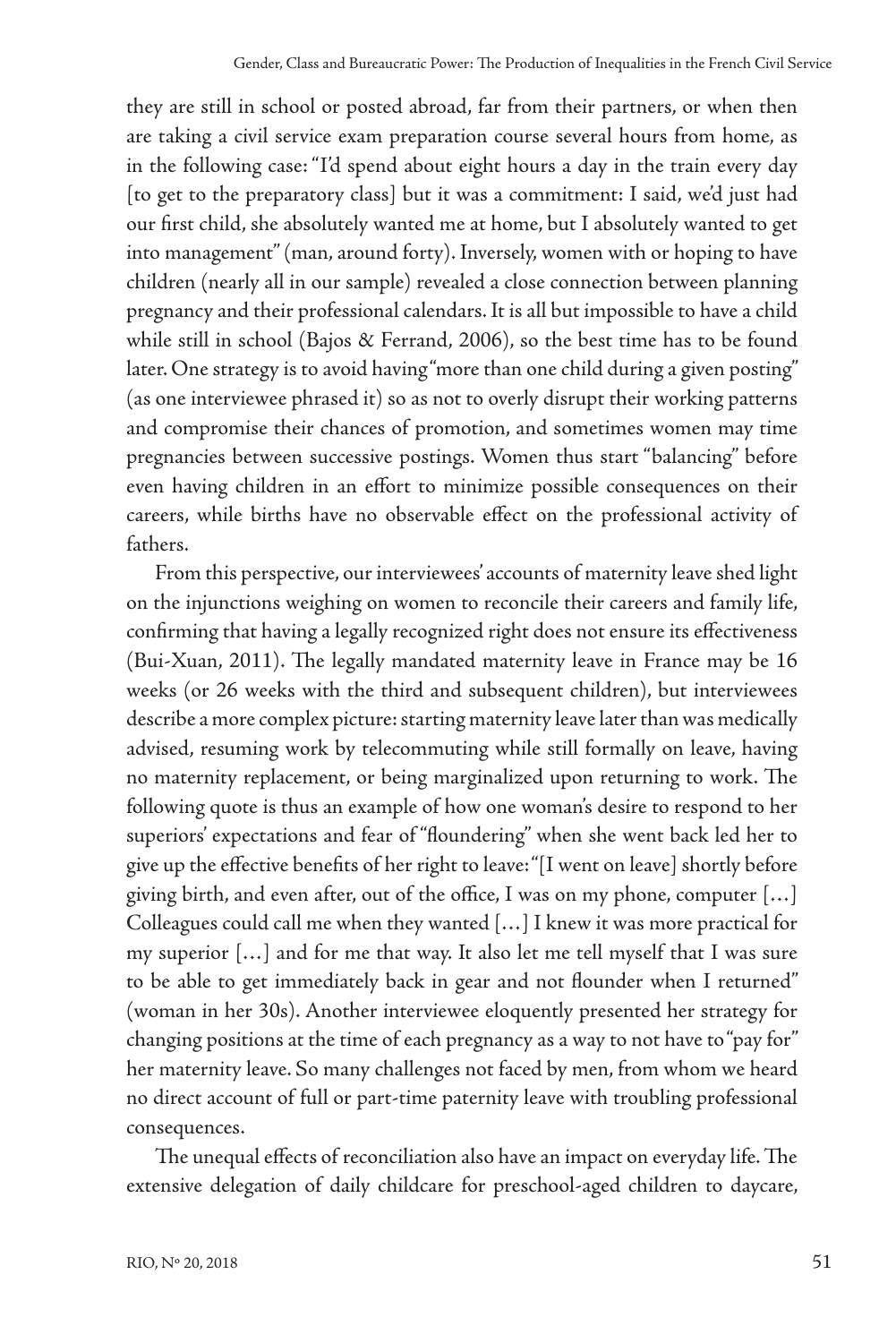home-based childcare providers, grandparents, and/or babysitters does not mean that mothers are freed of worry about it, and they bear nearly all the "mental load" (Haicault, 1984). The difficulties and guilt, not to mention the risk of overwork and exhaustion, are distinctly higher for women than for men.

The study also demonstrated that this care work does not taper off as children get older. To the contrary, the norm of the mother-educator expected to supervise her children's homework (especially in high school, so they can get into a selective track of higher education) is a significant burden on this population. One interviewee recalled it this way: "I made [my children] recite their lessons at seven in the morning and I re-read their homework at two in the morning, when I got home" (woman in her 60s). Maternal investment in children's educational success continues or even increases women's need for striking a balance, while children's education does not seem to affect fathers' work. Likewise, care for ill or dependent parents has a markedly stronger impact on women's careers, particularly for women from a working-class background. This expected overinvestment of women in the private sphere is thus not without consequence on their careers, especially in professional settings demanding they be available to work long hours and/or relocate.

While it is experienced and overcome in a range of ways, depending on social background, generation, age, family configuration, or which civil service exam was taken, reconciling work and family is overwhelmingly seen as a personal responsibility, and its consequences are considered to be the legitimate responsibility of individuals. This is the case in relation to spouses, in line with the classic model holding that husbands can only "help," but also in relation to how work is managed, requirements of professional overinvestment being only rarely challenged as people endeavor to cope by rearranging their personal lives.

#### **4. From denial of inequality to egalitarian awareness**

This study was conducted in a context of increasingly demanding equality policy, which established gender quotas in the appointment of executive managers and soft law measures such as the Diversity and Equality Labels, state awards distinguishing "good practices" combating discrimination in the workplace.<sup>5</sup> This context made it possible for us to question interviewees on their perceptions of the new policies as well as gender relations.

Our first observation is that women as well as men euphemize or even deny the existence of gender inequalities. They believe that the civil service operates in a way that protects them from all kinds of discrimination (through its

<sup>5</sup> In 2016, 17 public organizations had the Diversity Label and 9 the Equality Label.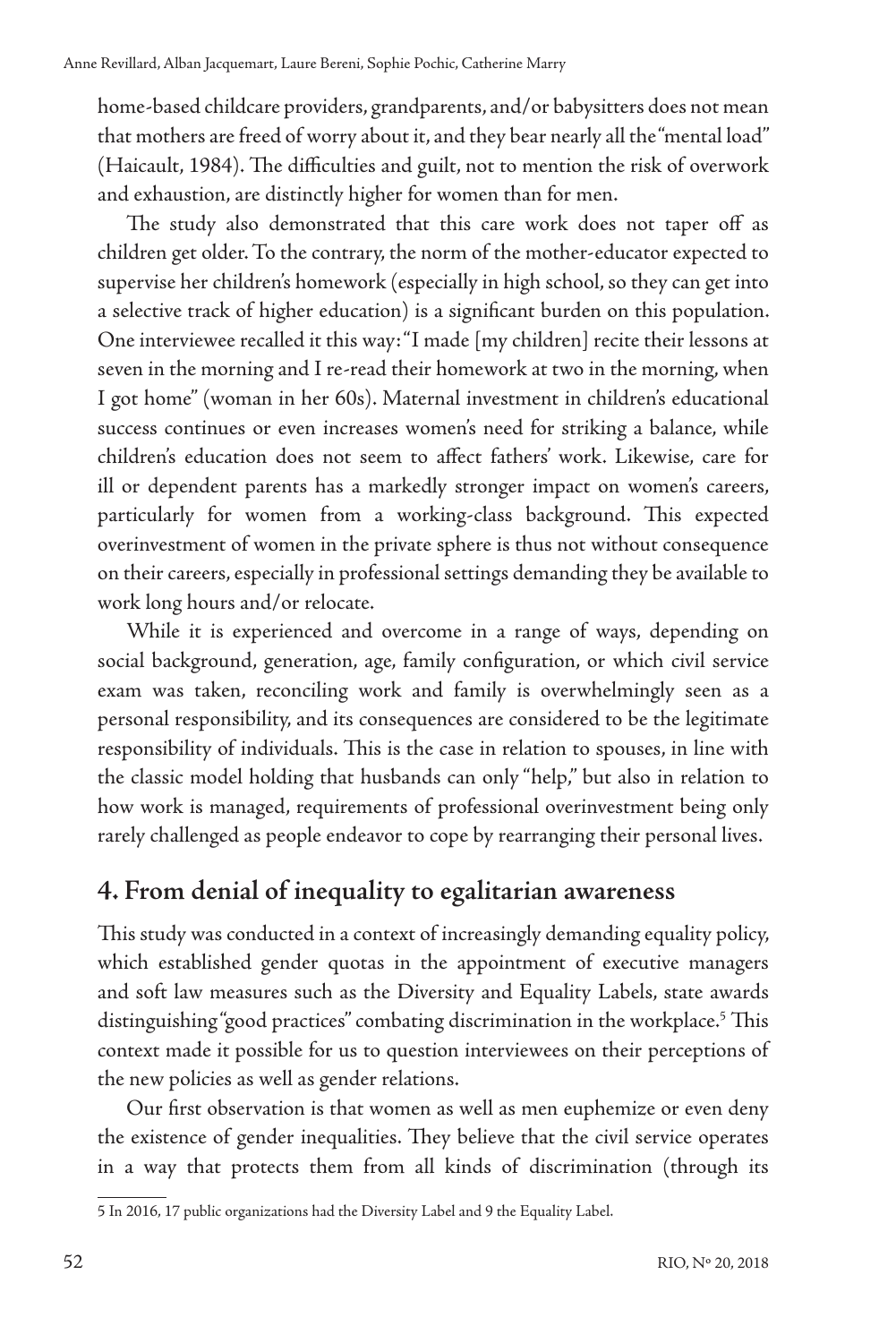exams, system of echelons and grades, guarantee of employment), especially in comparison with the private sector: "In the civil service […] there is legal equality. We earn exactly the same thing, we can pass exactly the same exams [...] I think that everyone really has the same chances, honestly" (woman in her 40s). When inequalities are acknowledged, they are described as relics of the past or attributed to "personal choices" or gender norms thought to be external to the organization.

This euphemization of inequalities does not, however, mean that women have a neutral view of their professional world or of themselves. In an organisational setting where executive positions are still primarily held by men and associated with hegemonic masculine qualities, women adapt to this norm using gender performance, semi-consciously staging and modulating their gender identity accordingly (Goffman, 1977; Butler, 1990). Their accounts notably reveal strategies for neutralizing femininity and conforming to hegemonic masculine qualities that are common among women working in typically male bureaucratic environments (Laufer, 1982; Wajcman, 1998; Pruvost, 2007; Le Feuvre, 2008).

Equality policy is not without its consequences on these gender performances. As found in studies in the field of politics with the introduction of the political parity law (Achin *et alii*, 2007), we noted some strategic and circumstantial uses of femininity, whose associated traits can, from time to time, be used in the exercise of power. Moreover, in the context of equal employment policies, a new legitimate figure for female executives appeared: the "normal woman," who has a successful professional career while also "keeping her femininity" (through her appearances, values traditionally associated with women, and/or a heterosexual domestic arrangement including children).

At the same time, some of the men we interviewed try to perform the figure of the "modern man" committed to gender equality, in opposition to "traditional" masculinity that is now thought to be outdated. These men, most born in the 1970s or since, are thus eager to emphasize their "good" and "women-friendly" professional practices in interviews. In a stereotypically masculine register, the bureau chief cited below has made equality into a sort of competition, describing himself as its "champion": "I am the world champion of maternity, though, because I had two maternity leaves in a row [in my department], so two maternity leaves in three years, and I've just hired a young middle manager who was pregnant when I hired her" (man in his 20s).

Public policy implementation is also a propitious time for criticizing gender inequalities. Some women do assert some form of gender consciousness (Klein, 1984; Rinehart, 1992) or even a feminist identity that could barely be expressed previously, but this egalitarian consciousness is only found in a minority, and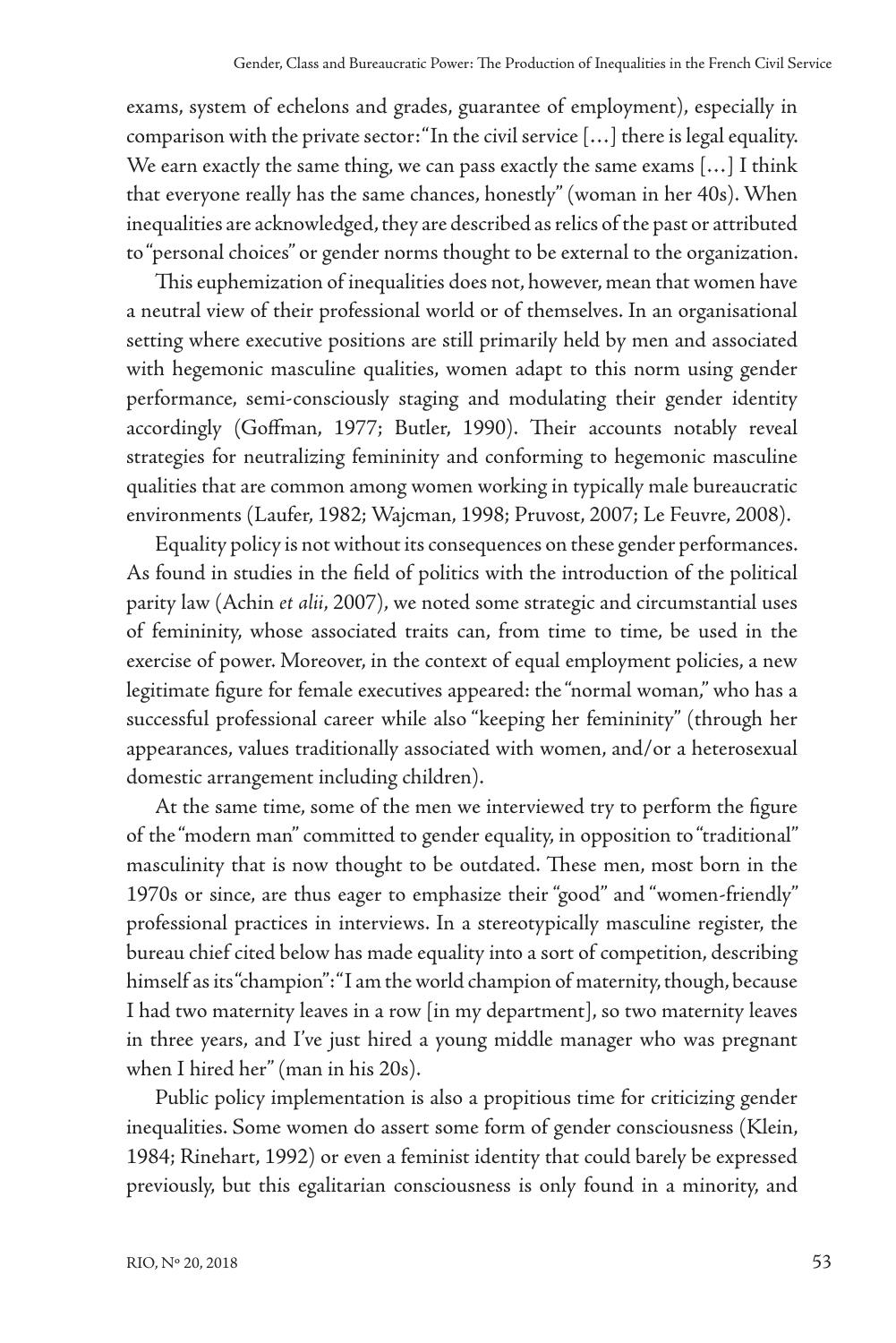remains limited. This awareness is more common in women than men, and among women, more common among female ENA graduates. It can only be publicly stated while asserting a distance from "activism" and "feminism" references that are still powerfully stigmatizing in France, in public and private organizations alike.

## **Conclusion**

Our study of nearly 100 life histories allows a better understanding of obstacles in women's careers and the times and places when they are most significant. The glass ceiling results from a long process, starting with socialization in the family and continuing throughout the career, a product of the private sphere as much as the professional. Women's family backgrounds and how they were oriented in school lead to unequal resources. Generally less supported by their families and less likely to follow the most professionally advantageous educational paths, women need to have particular advantages (like being an exceptional student and/or raised in an egalitarian way) in order to have a chance at achieving careers comparable to those of men.

But there is also an organizational dimension to the glass ceiling's existence, as the study of career norms reveals. Beyond the gender biases introduced by the overvaluing of rare and prestigious degrees (ENA), temporal and geographical constraints, linear and rapidly ascending career models, and the role of cooptation, are all explicit or implicit norms favoring men over women for access to the highest positions. These unequal career opportunities are reinforced by the opposing effects of married and family life, which are a source of support for men but difficulty for women given the masculine organizational norms still present in the workplace. And although equality policies provide tools for naming and rejecting gender inequalities, the persistent euphemization of these inequalities contributes to legitimating and strengthening the glass ceiling. Ultimately, in France as elsewhere, the restructuring of public services under budgetary constraint has had disproportionate consequences on the careers of women in the lower and middle echelons, running counter to the egalitarian agenda now vaunted by administration elites (Conley, Kerfoot, Thornley, 2011).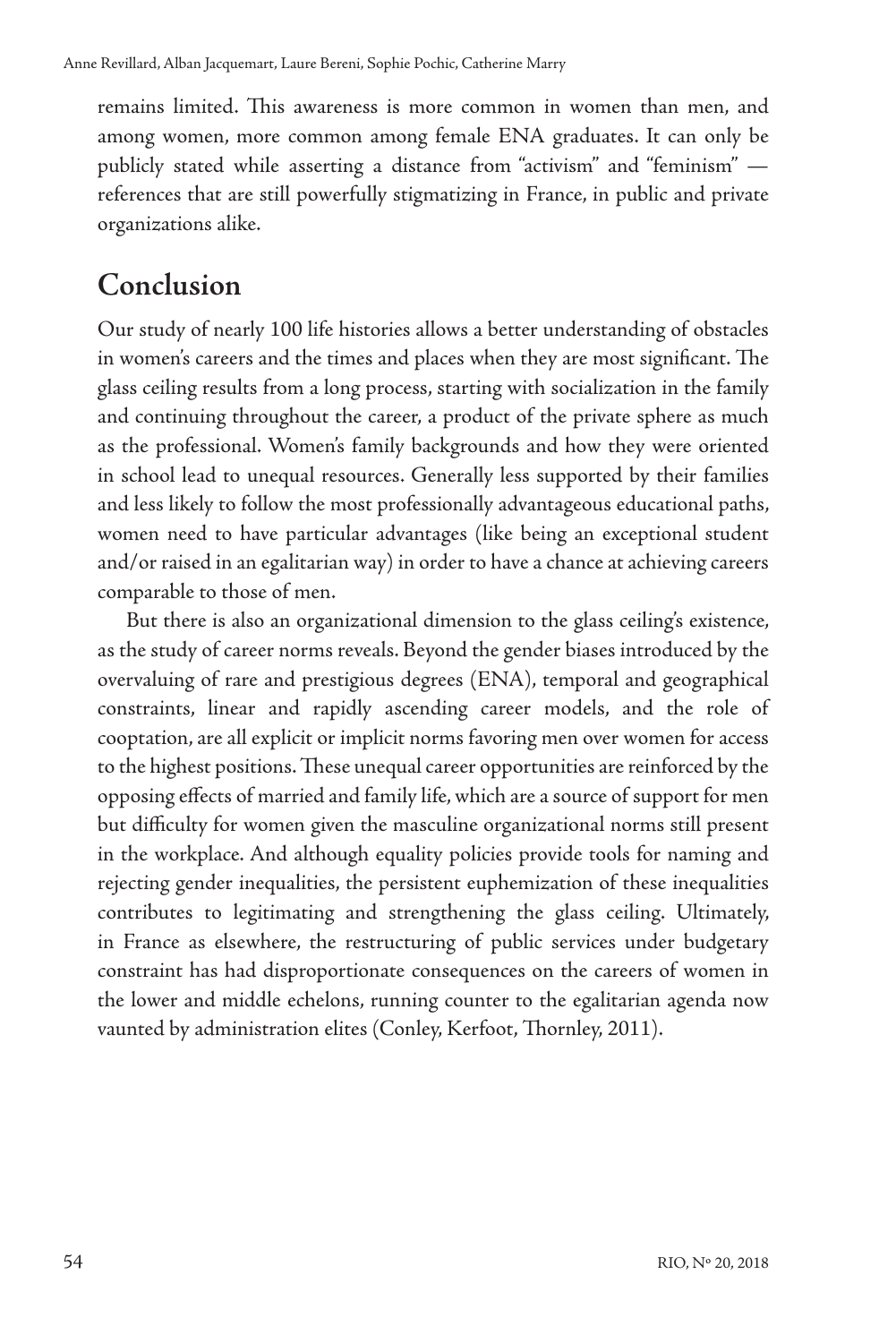## **References**

- ACHIN, Catherine; BARGEL, Lucie; DULONG, Delphine and FASSIN, Eric (2007). *Sexes, genre et politique*. Paris: Economica.
- Acker, Joan (2009). "From glass ceilings to inequality regimes". *Sociologie du Travail*, 51 (2): 199-217.
- Alber, Alex (2013). "Un plafond de verre plus bas dans la fonction publique ? Une comparaison public/privé de l'accès des femmes aux fonctions d'encadrement". *Travail, Genre et Sociétés*, 30: 131-154.
- BAJOS, Nathalie and FERRAND, Michèle (2006). "L'interruption volontaire de grossesse et la recomposition de la norme procréative". *Sociétés Contemporaines*, 61: 91-117.
- Bereni, Laure, and Revillard, Anne (2007). "Des quotas à la parité : 'féminisme d'État' et représentation politique (1974-2007)". *Genèses*, 67: 5-23.
- Bezes, Philippe (2012). "État, experts et savoirs néomanagériaux. Les producteurs et diffuseurs du New Public Management en France depuis les années 1970". *Actes de la Recherche en Sciences Sociales*, 193: 16-37.
- BOURDIEU, Pierre (1998[1989]). *The State Nobility: Elite Schools in the Field of Power.* Translated by L. Clough. Stanford: Stanford University Press.
- Bui-Xuan, Olivia (2011). "Le congé de maternité des enseignantes-chercheures". *Droit et société*, 77: 111-136.
- BUTLER, Judith (1990). Gender Trouble: Feminism and the Subversion of Identity. New York: Routledge.
- Cartier, Marie, and Join-Lambert, Odile (2011). "Promotions et migrations administratives histoire, ethnographie, approches croisées". *Travail et Emploi*, 127: 5-14.
- Cockburn, Cynthia (1991). *In the Way of Women: Men's Resistance to Sex Equality in Organization*s. London: Macmillan.
- CONLEY, Hazel; KERFOOT, Deborah, and THORNLEY, Carole (2011). "Gender Equality and Modernization of Public Sector Employment". *Gender, Work & Organization*, 18 (5): 439-442.
- EDEL, Frédéric (2013). "Les instruments juridiques de l'égal accès des femmes et des hommes aux emplois publics : depuis le droit à l'égalité jusqu'aux politiques d'égalité ". *Revue Française d'Administration Publique,* 145: 109-135.
- Edelman, Lauren B. (2016). *Working Law. Courts, Corporations and Symbolic Civil Rights*. Chicago: University of Chicago Press.
- EURIAT, Michel, and Thélot, Claude (1995). "Le recrutement social de l'élite scolaire en France. Evolution des inégalités de 1950 à 1990". *Revue Française de Sociologie*, 36: 403-438.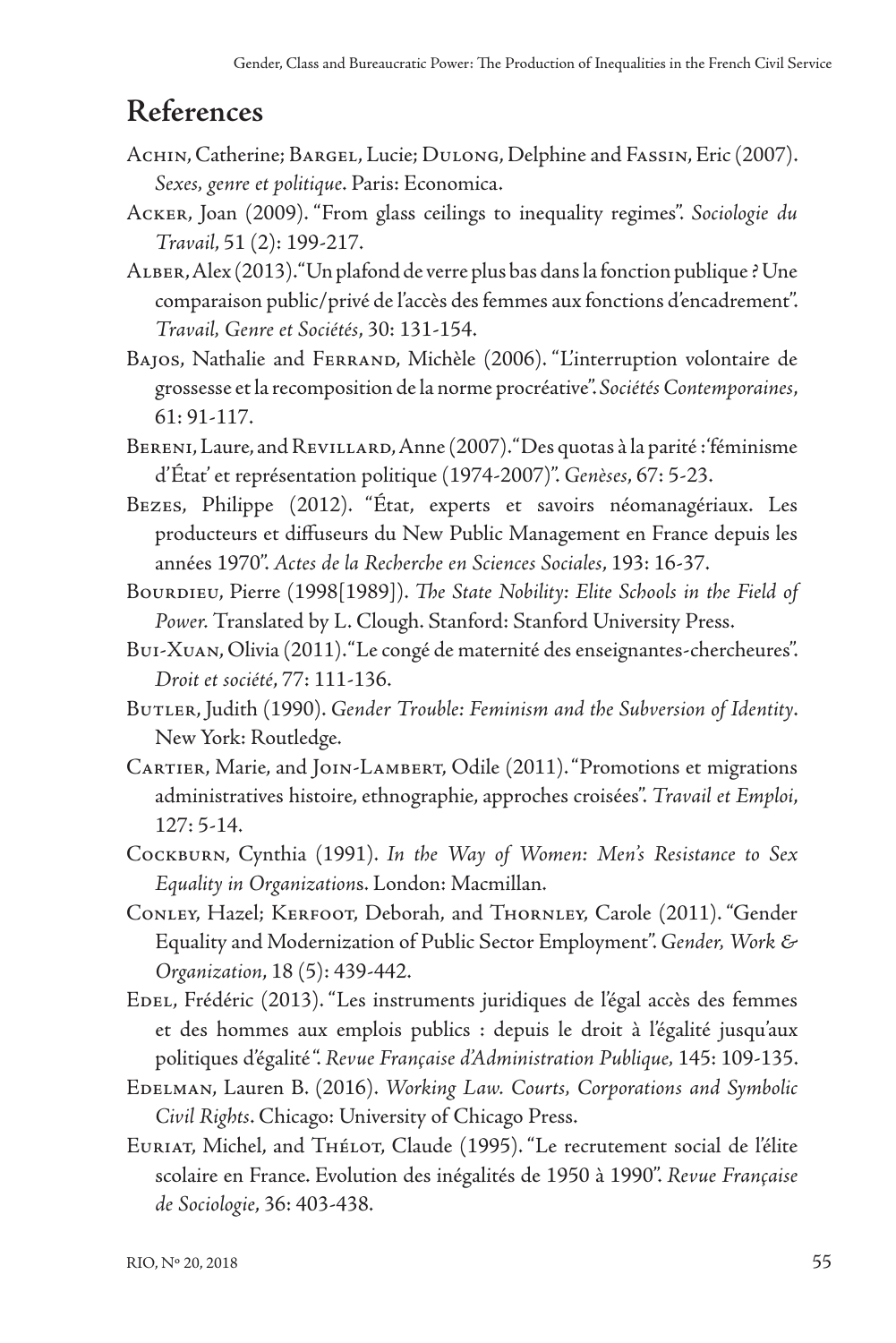Eymeri, Jean-Michel (2001). *La fabrique des énarques*. Paris: Economica.

- FERRAND, Michèle; IMBERT, Françoise, and MARRY, Catherine (1999). L'excellence scolaire, une affaire de famille. L'exemple des normaliennes et *normaliens scientifiques*. Paris: L'Harmattan.
- FORTINO, Sabine (1999). "De la ségrégation sexuelle des postes à la mixité au travail : étude d'un processus". *Sociologie du Travail*, 41: 363-384.
- GADÉA, Charles, and MARRY, Catherine (2000). "Les pères qui gagnent : descendance et réussite professionnelle chez les ingénieurs". *Travail, Genre et Sociétés*, 3: 109-135.
- Goffman, Erving (1977). "The Arrangement between the Sexes". *Theory and Society*, 4 (3): 301-331.
- GUILLAUME, Cécile, and POCHIC, Sophie (2009). "What would you sacrifice? Access to top management and the work/life balance". *Gender, Work and Organization*, 16 (1): 14-36.
- HAICAULT, Monique (1984). "La gestion ordinaire de la vie en deux". Sociologie *du Travail*, 3: 268-277.
- Halford, Susan; Savage, Mike, and Witz, Anne. (1997). *Gender, Careers and Organisations: Current Developments in Banking, Nursing and Local Government*. London: Macmillan.
- JACQUEMART, Alban; LE MANCQ, Fanny, and POCHIC, Sophie (2016). "Femmes hautes fonctionnaires en France. L'avènement d'une égalité élitiste". *Travail, genre et sociétés*, 35: 27-45.
- Kanter, Rosabeth Moss (1977). *Men and Women of the Corporation*. New York: Basic Books.
- Klein, Ethel (1984). *Gender Politics: From Consciousness to Mass Politics*. Cambridge MA: Harvard University Press.
- Laufer, Jacqueline (1982). *La féminité neutralisée. Les femmes cadres dans l'entreprise.* Paris: Flammarion.
- (2004). "Femmes et carrières : la question du plafond de verre". *Revue Française de Gestion,* 30 (151): 117-127.
- Le Douarin, Laurence, and Doniol-Shaw, Ghislaine (2008). "L'accès des femmes aux emplois supérieurs de la fonction publique : une construction au croisement des itinéraires professionnels et familiaux". *Politiques et Management Public,* 26 (2): 75-97.
- Le Feuvre, Nicky (2008). "La féminisation des anciens bastions masculins. Enjeux sociaux et approches sociologiques". In Yvonne *Guichard-Claudic,* Danièle Kergoat, and Alain Vilbrod (eds). *L'inversion du genre : Quand*